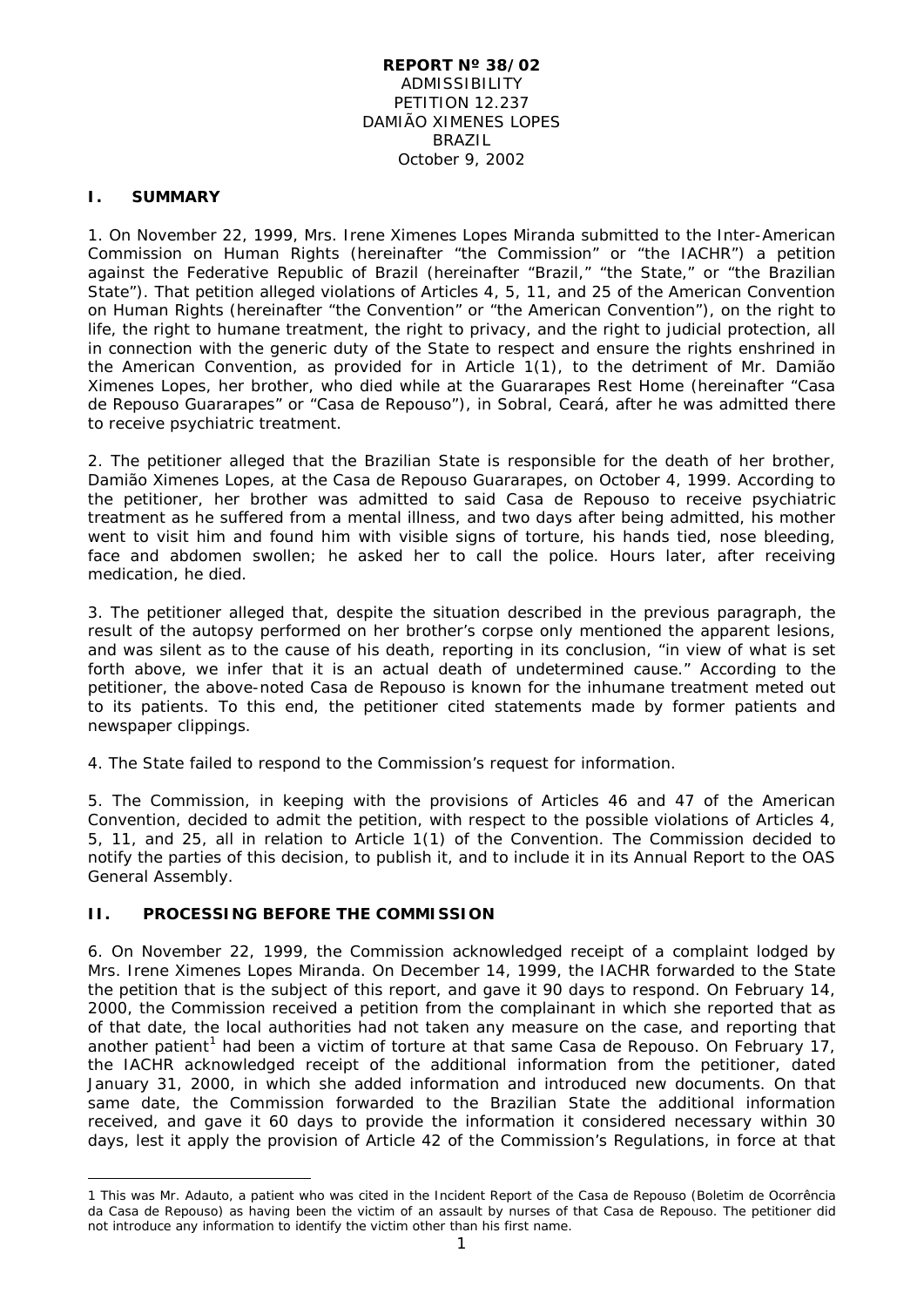time. As of the analysis set forth in this Report, the State had not provided any information on the violations alleged here.

# **III. THE POSITIONS OF THE PARTIES**

## **A. The petitioner**

7. The petitioner alleged before this Commission that her brother, Mr. Damião Ximenes Lopes, 30 years old, who had a mental illness, was killed on October 4, 1999, at the *Casa de Repouso*  Guararapes,<sup>[2](#page-1-0)</sup> while there for medical treatment. According to the complaint, Mr. Damião Ximenes suffered abuse and torture, and was cared for in an inexpert and negligent manner by the physicians and nurses of said *Casa de Repouso*, which caused his premature death.

8. According to the statement made by Damião Ximenes's mother, Mrs. Albertina Ximenes, to the Federal Public Ministry, at her hearing as part of the administrative proceeding opened to investigate the allegations made here, she reported that she had her son hospitalized on Friday, October 1, 1999, and when she went to visit him the following Monday, the guard at said *Casa de Repouso* informed her that her son was not in a condition to receive visitors. Not satisfied, Mrs. Albertina entered the institution calling her son by his name, and then "he came to her, collapsing, and with his hand tied behind his back, with a bloody nose, his head swollen and his eyes practically

shut, falling at her feet, all direct, reeking of feces and urine, that when he fell at her feet she cried out 'police, police, police,' and that she did not know what to do, imploring that he be untied; he had bruises all over his body, his head so swollen it appeared not to be his....".

9. Mr. Damião's mother recounted that after asking that they bathe her son, she went to find a physician, and, finding one on a mezzanine, she asked him to provide assistance to her son, for otherwise he would die. The physician, according to the petitioner, was Mr. Francisco Ivo de Vasconcelos, director of the *Casa de Repouso*, and medical examiner at the *Instituto Médico Legal of Sobral*, who allegedly answered, "Let him die, for whoever is born, it is to die," and said that she should stop crying because he hated to see people cry. Right where he was, and without examining the patient, the physician prescribed drugs for him.

10. After the aforementioned events transpired, Mrs. Albertina went to look for her son. On the way, she encountered a "cleaning woman" who told her that "the son of the deponent had struggled a great deal with the nurses and had lost a lot of blood." Immediately thereafter, she found her son "lying on the floor in one of the rooms, completely naked, his hands still tied behind him, that at that moment the nurse said that he had calmed down, that one shouldn't try to deal with him, since he was now calming down....".

11. According to the petitioner, after he left her son alive at the *Casa de Repouso*, and shortly after arriving home, there was already a message waiting for her from the same *Casa de Repouso* informing her that he had died. On that same day, the physician Francisco Ivo de Vasconcelos left a signed medical certificate at the *Casa de Repouso* indicating that the cause of death had been cardiorespiratory failure. The physicians of the *Casa de Repouso* were silent as to the torture and abuse suffered by Mr. Damião, and also as to the drugs taken.

12. She adduced that Damião's family members, not trusting in the medical examiner's report that could be produced at the IML of Sobral, since the director of that Institute was also the director of the *Casa de Repouso*, Mr. Ivo de Vasconcelos, took his corpse to the capital city for an autopsy. To the surprise and desperation of everyone, and in the face of all the physical evidence of torture, the autopsy report did not indicate the cause of death of petitioner's brother, concluding only that "in the face of what is set forth above, we infer that it is an actual death of indeterminate cause."

<span id="page-1-0"></span><sup>&</sup>lt;u>.</u> 2 According to the report attached by the petitioner, by the GAPH (Group for Monitoring and Evaluation of Hospital Psychiatric Care), the *Casa de Repouso Guararapes* was, at the time, licensed under the Single Health System, a system maintained by the Federal Government. It appears from the record that Mr. Damião Ximenes Lopes could have been admitted to said *Casa de Repouso* through the Single Health System.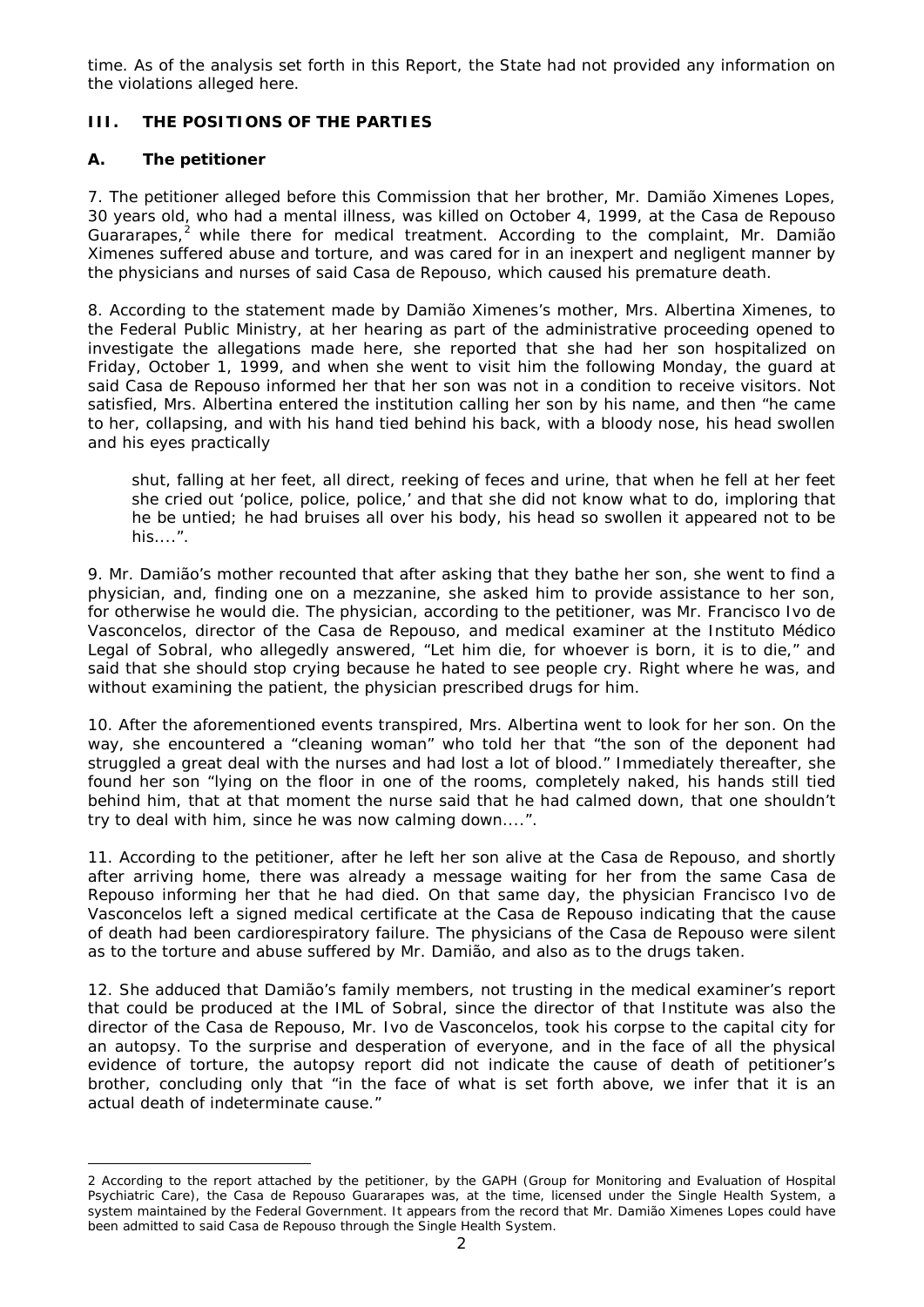13. The petitioner alleged that in the petition that reported the case to the competent authorities, she requested that the Civilian Police initiate an inquiry, and that the Federal Public Ministry initiate an administrative proceeding.<sup>[3](#page-2-0)</sup> She referred to several statements made by victims of said *Casa de Repouso*,<sup>[4](#page-2-1)</sup> and she attached the Report prepared by the Group for Monitoring and Evaluation of Hospital Psychiatric Care -GAPH-CE<sup>[5](#page-2-2)</sup> (Grupo de Acompanhamento *e Avaliação da Assistência Psiquiátrica Hospitalar*)– when it visited the *Casa de Repouso Guararapes* at the request of the Commission on Human and Citizen Rights of the Legislative Assembly of Ceará, after the complaint lodged by the petitioner with that Commission, and, notwithstanding that initiative, according to the petitioner, the case was not duly investigated, no action was filed, the *Casa de Repouso* continued operating, and the guilty persons continued to go unpunished.

14. The Group for Monitoring and Evaluation of Hospital Psychiatric Care – GAPH-CE, when visiting the *Casa de Repouso* in November 1999, just after the incident alleged here, collected information on the reports of the death of Damião Ximenes. In that respect, they concluded as follows:

The "Damião Case" evidences the precarious medical care, abusive treatment, various shortcomings listed in this report, which should be denounced to the various councils related to psychiatric care, and to the Public Ministry, for it to take the appropriate measures.

15. The report by the group of specialists in psychiatry and signed by Dr. Raimundo Alonso Batista de Aquino, Coordinator of Mental Health Care for the state of Ceará, concluded what was explained by the petitioner, i.e. that said *Casa de Repouso* was inadequate for the purposes to which it was earmarked:

The clinic does not have the conditions for operating, based on all the comments referred to above. Based on its strategic location, we suggest it be intervened, or that a similar measure be adopted, changing its management or having its license stripped by the Single Health System. Measures to be adopted by the municipal government of Sobral or in conjunction with the SESA.

16. Even though the petitioner had demonstrated the existence of a police inquiry and an administrative proceeding, there is nothing in the record about what happened in these procedures. Furthermore, the State has not provided the Commission any information as to the development and results of those procedures.

17. The petitioner alleged that the State is not fulfilling its obligation to carry out the judicial investigation in order to determine the responsibility for her brother's death, and she alleged State responsibility, as the State allowed and allows –as it continues to operate– the operation of said *Casa de Repouso*, which, through its staff of physicians, nurses, and monitors, dispenses cruel and inhuman treatment to its patients, treatment that caused the death of her brother Damião Ximenes Lopes.

## **B. The State's position**

18. The Commission, as per its Regulations, notified the Brazilian State, asking that it provide any information it deemed pertinent to the complaint; it then did so again on three more occasions. Nonetheless, the State let the time periods run, and as of the analysis of this Report, it did not present any response to the facts alleged by the petitioner, nor did it call into question the admissibility of the petition that is the subject of this Report.

#### **IV. ANALYSIS OF ADMISSIBILITY**

**A. Competence of the Commission** *ratione personae, ratione materiae, ratione temporis*, **and** *ratione loci*

<sup>&</sup>lt;u>.</u> 3 Administrative Proceeding no. 08105.001068/99-62.

<span id="page-2-1"></span><span id="page-2-0"></span><sup>4</sup> Statements made in Inquiry no. 404/99.

<span id="page-2-2"></span><sup>5</sup> Report dated December 2, 1999.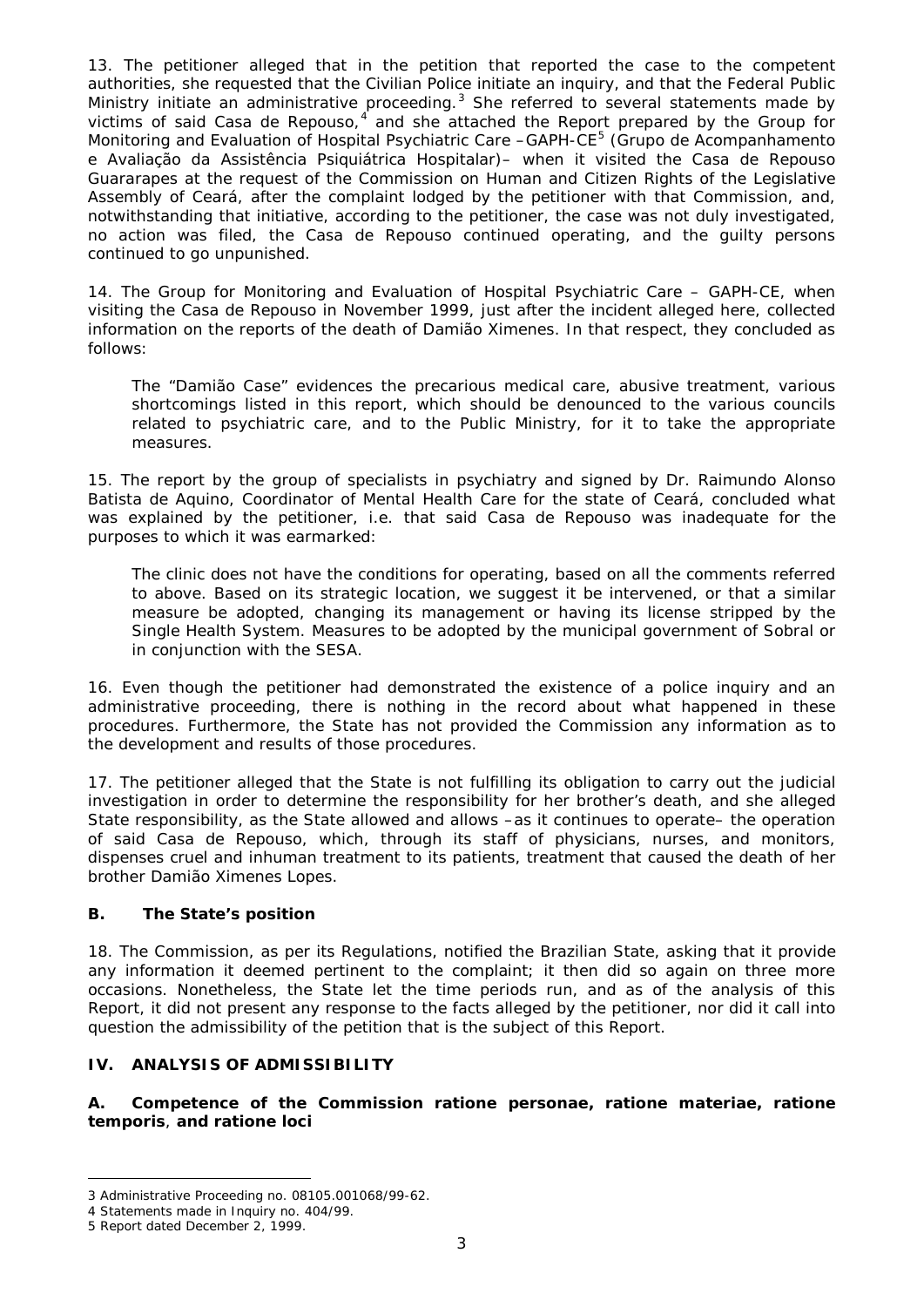19. In keeping with Article 44 of the American Convention and Article 23 of the Rules of Procedure, the petitioner has standing to present petitions to the Commission referring to alleged violations of the human rights established in the American Convention. As for the State, Brazil is a party to the American Convention. The petitioner states as the alleged victim her brother, Damião Ximenes Lopes, whose rights as stated in the Convention the Brazilian State undertook to respect and ensure. Accordingly, the Commission is competent *ratione personae* to examine the complaint. Moreover, from an examination of the documents attached by the petitioner, one notes that the *Casa de Repouso* was a private entity licensed by the Federal Government's Single Health System, and, as such, could have provided care to Mr. Damião. Nonetheless, the IACHR shall decide on the alleged responsibility of the State for the acts alleged in the report on the merits.

20. The Commission is competent *ratione materiae*, for the petition refers to alleged violations of human rights protected by the American Convention at Articles 4, 5(1) and (2), 11, and 25, to the detriment of Damião Ximenes Lopes.

21. The Commission is competent *ratione temporis* insofar as the facts alleged occurred when the obligation to respect and guarantee the rights established by the Convention was already in force for the State, as it ratified the Convention on September 25, 1992.

22. The Commission is competent *ratione loci* because the facts alleged occurred in the territory of the Federative Republic of Brazil, which has ratified the American Convention.

# **B. Admissibility requirements**

## **a. Exhaustion of domestic remedies**

23. In the present case, the State did not allege failure to exhaust domestic remedies, and therefore one may presume a tacit waiver of the right to invoke the objection of failure to exhaust domestic remedies.

24. In this respect, the Inter-American Court has indicated that "the objection asserting the non-exhaustion of domestic remedies, to be timely, must be made at an early stage of the proceedings by the State entitled to make it, lest a waiver of the requirement be presumed."<sup>[6](#page-3-0)</sup> The IACHR is of the view that the State tacitly waived this objection.

## **b. Time period for submission**

25. In the complaint that is the subject of this report, the Commission determined that the Brazilian State tacitly waived its right to invoke the objection of failure to exhaust domestic remedies. As the Convention requirements of exhaustion of domestic remedies and submission within six months of the judgment that exhausts the domestic jurisdiction are independent, the Inter-American Commission must determine whether the petition under study was submitted within a reasonable time. This is because, on having determined that the State tacitly waived the requirement of prior exhaustion of domestic remedies, there is no date certain from which to count the six-month period. The lack of a date certain does not relieve the petitioner of the timely submission requirement. In this regard, the Commission, in view of the particular circumstances of this petition, considers that this complaint was submitted within a reasonable period.

## **c. Duplication of procedure and** *res judicata*

26. The Commission does not see any indication in the record that the complaint brought before this Commission is pending before any other international procedure, and it did not receive any information indicating the existence of such a situation; likewise, there is no indication that it reproduces any petition or communication previously examined by the IACHR. Accordingly, the Commission understands that the requirement of Articles  $46(1)(c)$  and  $47(d)$ have been met.

<span id="page-3-0"></span><sup>&</sup>lt;u>.</u> 6 Inter-American Court of Human Rights, *Velásquez Rodríguez Case*, Preliminary Objections, Judgment of June 26, 1987, para. 88.